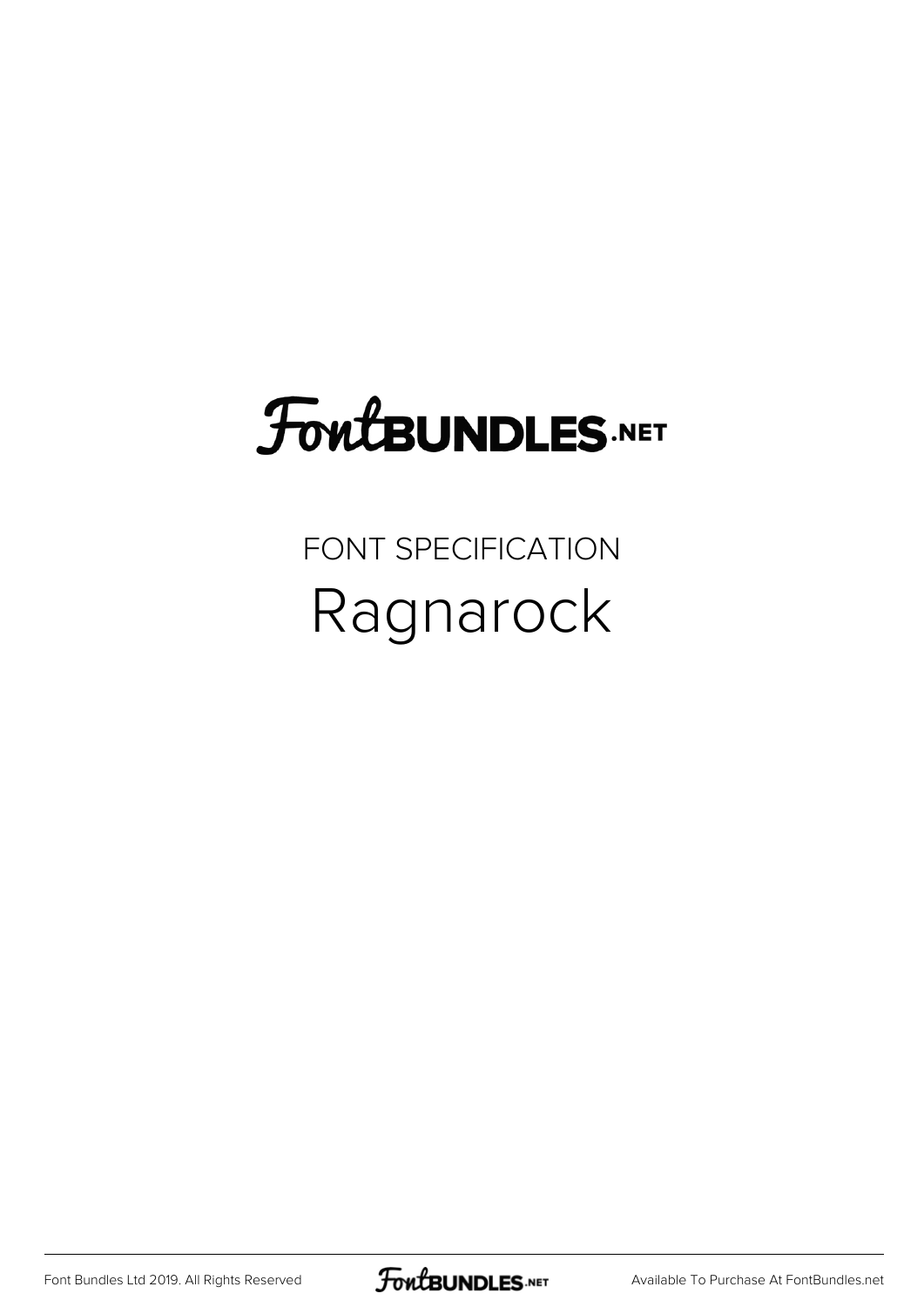#### Ragnarock - Regular

**Uppercase Characters** 

### ABCDEFGHIJKLMNOPQ RSTUNWXVIZ

Lowercase Characters

abcdefghijklmnopqrstuvwxyz

**Numbers** 

0123456780

**Punctuation and Symbols**  $\#$  \$ % & ' ( ) \* +  $x = y$   $\begin{pmatrix} 1 & 1 & 1 \ 1 & 1 & 1 \ 1 & 1 & 1 \end{pmatrix}$   $\begin{pmatrix} 1 & 1 & 1 \ 1 & 1 & 1 \ 1 & 1 & 1 \end{pmatrix}$   $\begin{pmatrix} 1 & 1 & 1 \ 1 & 1 & 1 \ 1 & 1 & 1 \end{pmatrix}$   $\begin{pmatrix} 1 & 1 & 1 \ 1 & 1 & 1 \ 1 & 1 & 1 \end{pmatrix}$  $\mathbf{\Sigma}$ 

All Other Glyphs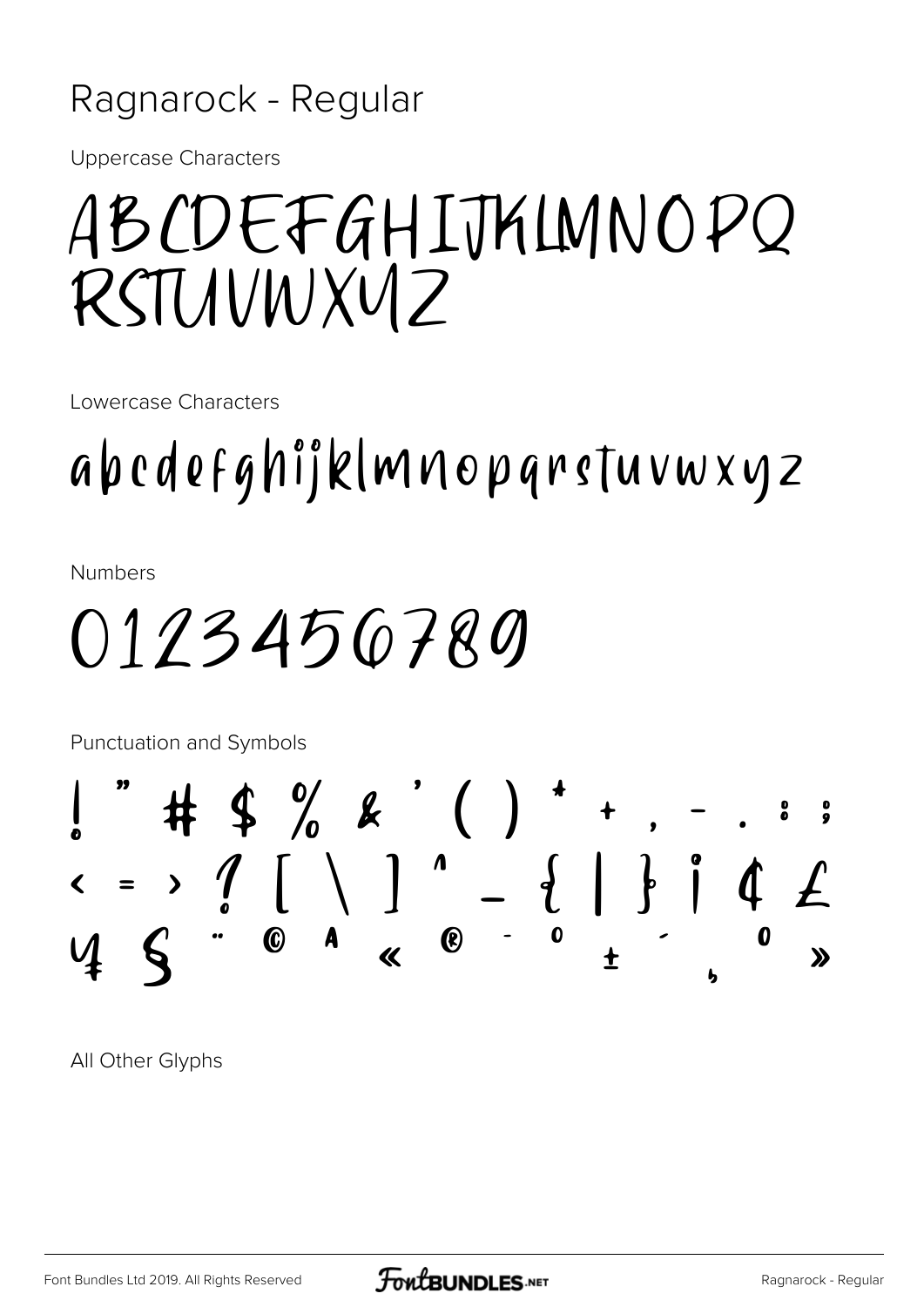# À Á Â Ã Ä Å Æ Ç È É Ê Ë Ì Í Î Ï Ð Ñ Ò Ó Ô Õ Ö × Ø Ù Ú Û Ü Ý ß à á â ã ä å æ ç è é ê ë ì í î ï ñ ò ó ô õ ö ÷  $\emptyset$  ù ú û ü ý ÿ i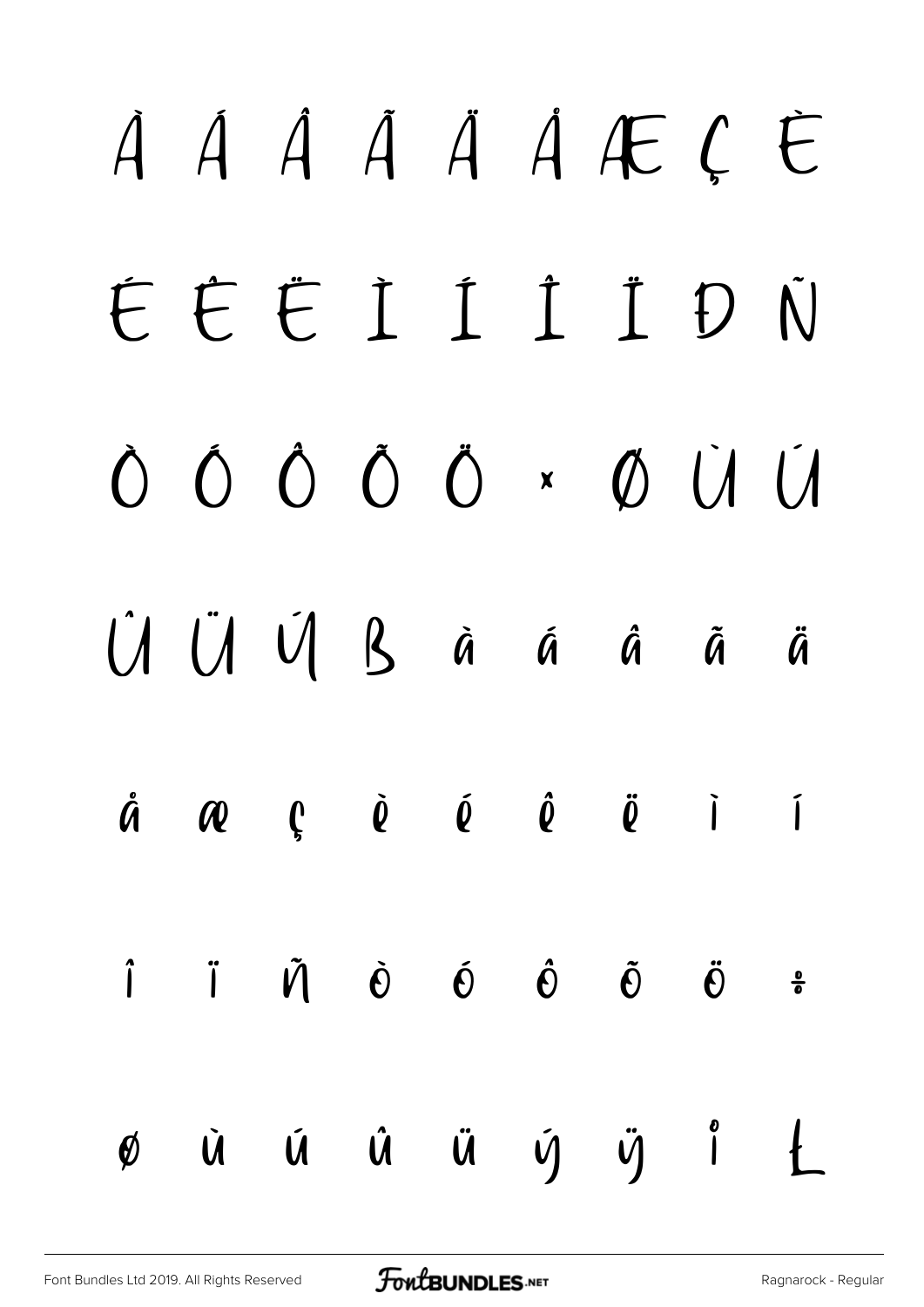## I Œ œ Š Š Ü Ž Ž F





## $\begin{array}{ccccccccc}\n\text{t} & A & B & C & D & E\n\end{array}$ FGHIJKLMN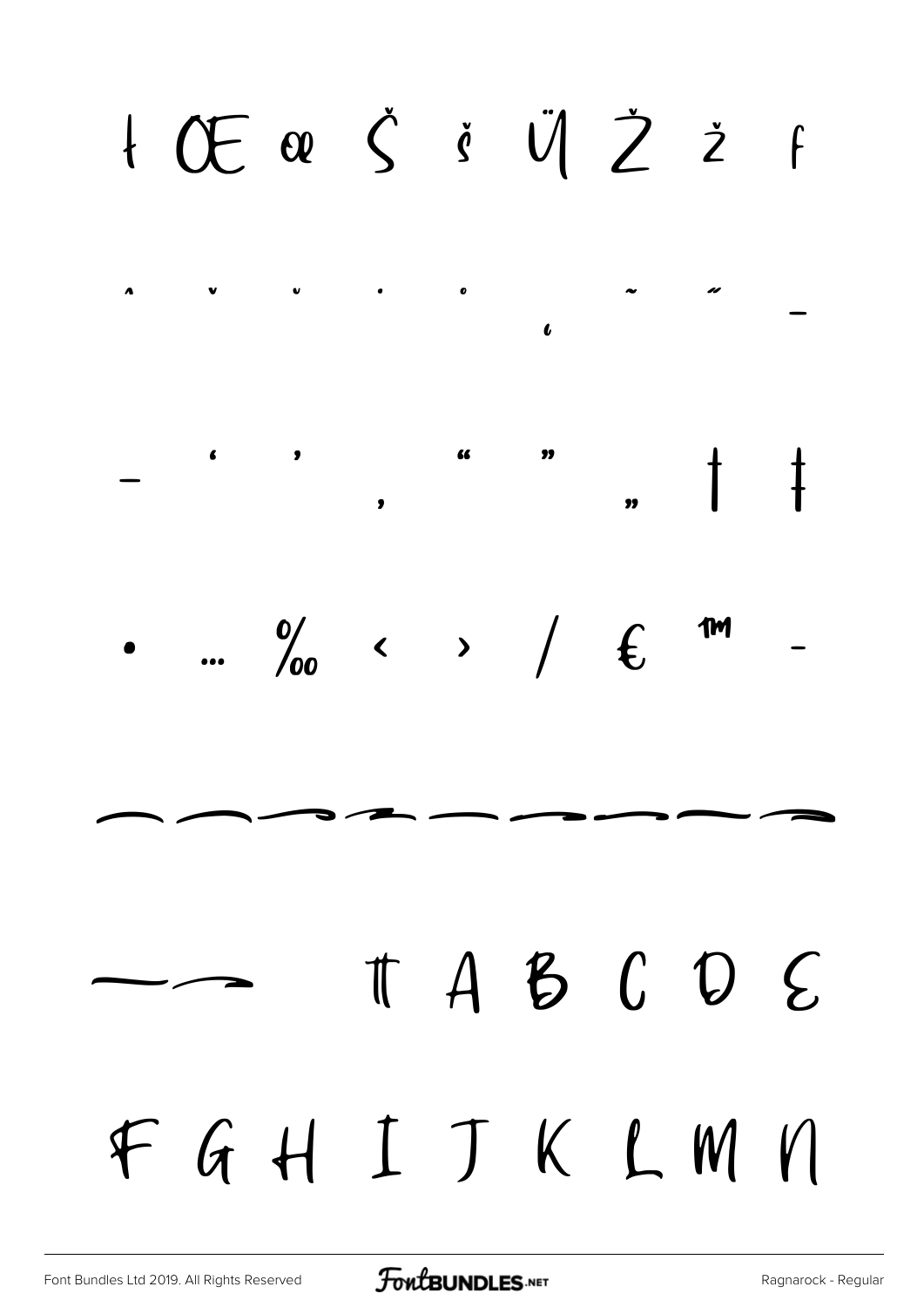|  | OPQRSTUVW                                                           |  |  |  |
|--|---------------------------------------------------------------------|--|--|--|
|  | $X$ $U$ $Z$ a $b$ $c$ $d$ $e$ $f$                                   |  |  |  |
|  | $g$ h i j k l m $v$ o                                               |  |  |  |
|  | $p \quad 2 \quad n \quad s \quad T \quad v \quad v \quad w \quad x$ |  |  |  |
|  | $y$ a $y$ a $y$ a $y$ a $y$                                         |  |  |  |
|  |                                                                     |  |  |  |
|  | $9$ rs $7$ uvwx y                                                   |  |  |  |